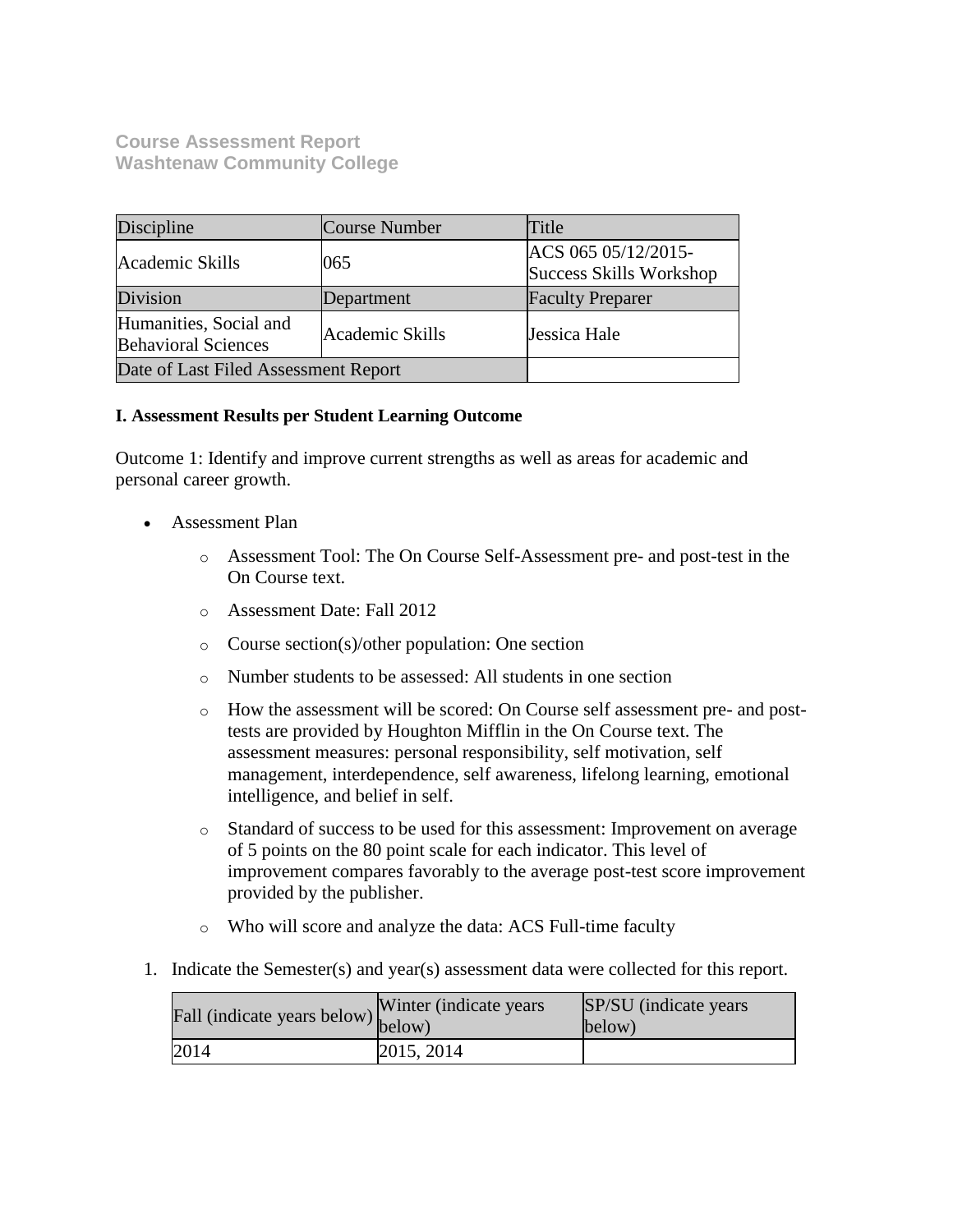2. Provide assessment sample size data in the table below.

| # of students enrolled | # of students assessed |
|------------------------|------------------------|
|                        |                        |

3. If the number of students assessed differs from the number of students enrolled, please explain why all enrolled students were not assessed, e.g. absence, withdrawal, or did not complete activity.

| Data collected and analyzed for 3 semesters for both tools as follows: |
|------------------------------------------------------------------------|
| Total (6 cross-listed sections)                                        |
| - Winter 2015: Sections 02 & H1                                        |
| - Fall 2014: Sections 01 & 02                                          |
| - Winter 2014: Sections 01 & 02                                        |
|                                                                        |
| <b>ACS 065</b>                                                         |
| <b>Total Enrolled: 37</b><br>$\circ$                                   |
| Completed Departmental Exit Exam: 20<br>$\circ$                        |
| Completed on Course Self-Assessment: 20<br>$\circ$                     |
| <b>ACS 095</b>                                                         |
| Total Enrolled: 54<br>$\circ$                                          |
| Completed Departmental Exit Exam: 37<br>$\circ$                        |
| Completed on Course Self-Assessment: 35<br>$\circ$                     |
| <b>ACS 111</b>                                                         |
| Total Enrolled: 40<br>$\circ$                                          |
| Completed Departmental Exit Exam: 30<br>$\circ$                        |
| Completed on Course Self-Assessment: 30<br>$\circ$                     |
| For a more detailed breakdown, please see the attached documents.      |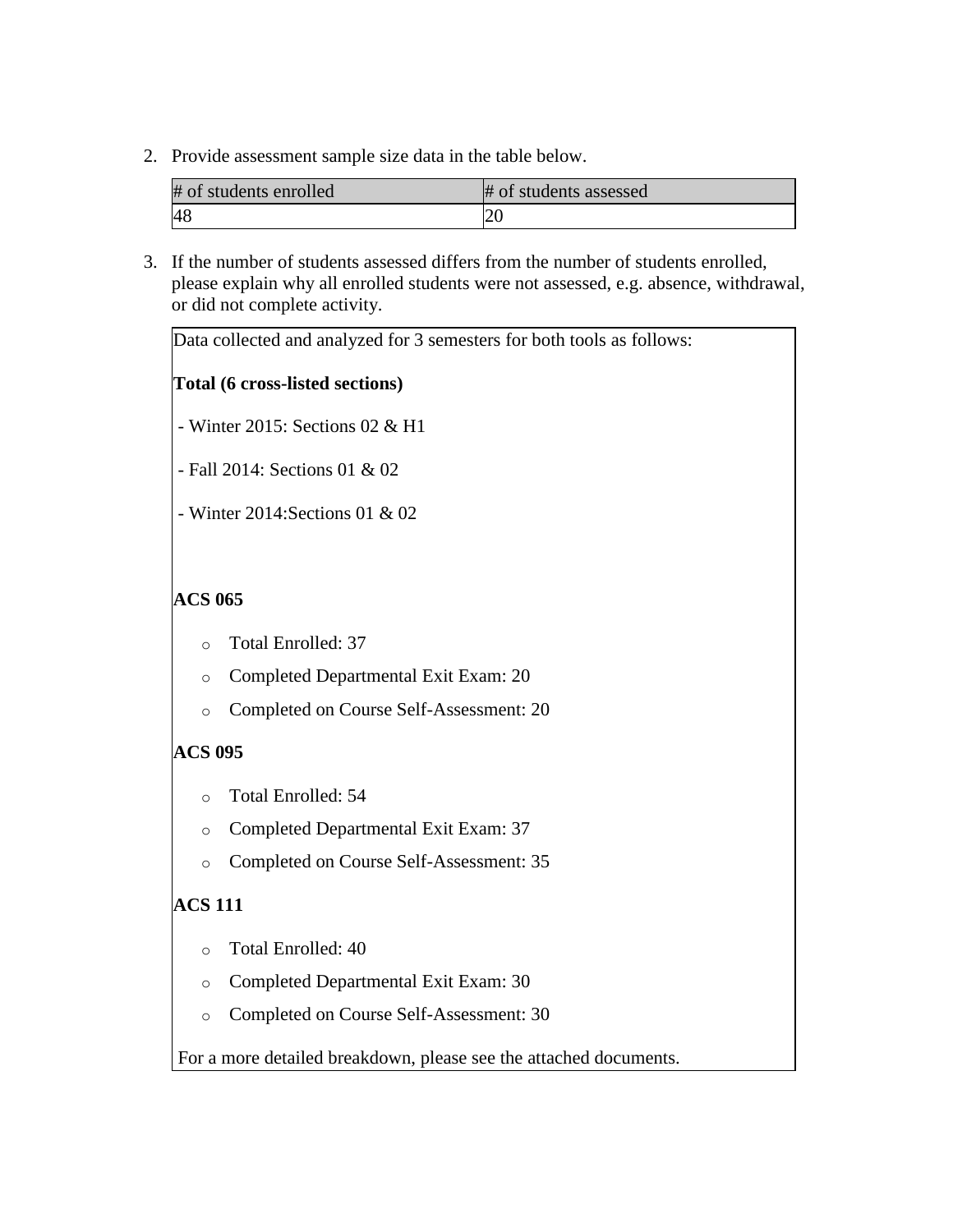4. Describe how students from all populations (day students on campus, DL, MM, evening, extension center sites, etc.) were included in the assessment based on your selection criteria.

Our assessment plan indicates that we will assess all the students in at least two sections every three years. As ACS 065/095/111 are cross listed, the number of students per level is smaller. To promote more meaningful results, we included more students in the assessment increasing the number of sections to six (two from Winter 2014, two from Fall 2015, and two from Winter 2015).

The differences in the number of students assessed compared to the number enrolled arises because some student were not present on both pre-test and posttest days for the self-assessment or were not present on the day of the exit exam.

5. Describe the process used to assess this outcome. Include a brief description of this tool and how it was scored.

The *On Course* test is a self-report instrument provided by Houghton Mifflin in the *On Course* textbook that covers eight areas directly related to the objectives of this course. The measurement has an 80 point scale.

Students were asked to complete a pre-assessment at the beginning of the course (PRE). As in previous years, students were also asked to complete a postassessment at the end of the course. Unlike previous years, the post-assessment asked students to not only reflect on current skills (NOW), but also to re-assess their skills at in the beginning of the course (THEN).

As pretest scores on the self-assessment may be confounded by students' lack of familiarity with the concepts being tested, the comparison of THEN v. NOW scores may provide a better indicator of real growth. In addition, the re-assessment of skills (THEN) provides insight into student perceived growth.

Another change from the last assessment report, is that the self-assessments are now included as a graded component of the course. The grade students receive is based upon completion so as to not incentivize score inflation. The section instructor is responsible for grading the assessments and uploaded the scores to the ACS Instructor Resource Site. The assessment report preparer downloaded data for each section from there, compiled it, and proceeded with data analysis. As indicated in the previous assessment report recommendations, outliers were removed from the data.

6. Briefly describe assessment results based on data collected for this outcome and tool during the course assessment. Discuss the extent to which students achieved this learning outcome and indicate whether the standard of success was met for this outcome and tool.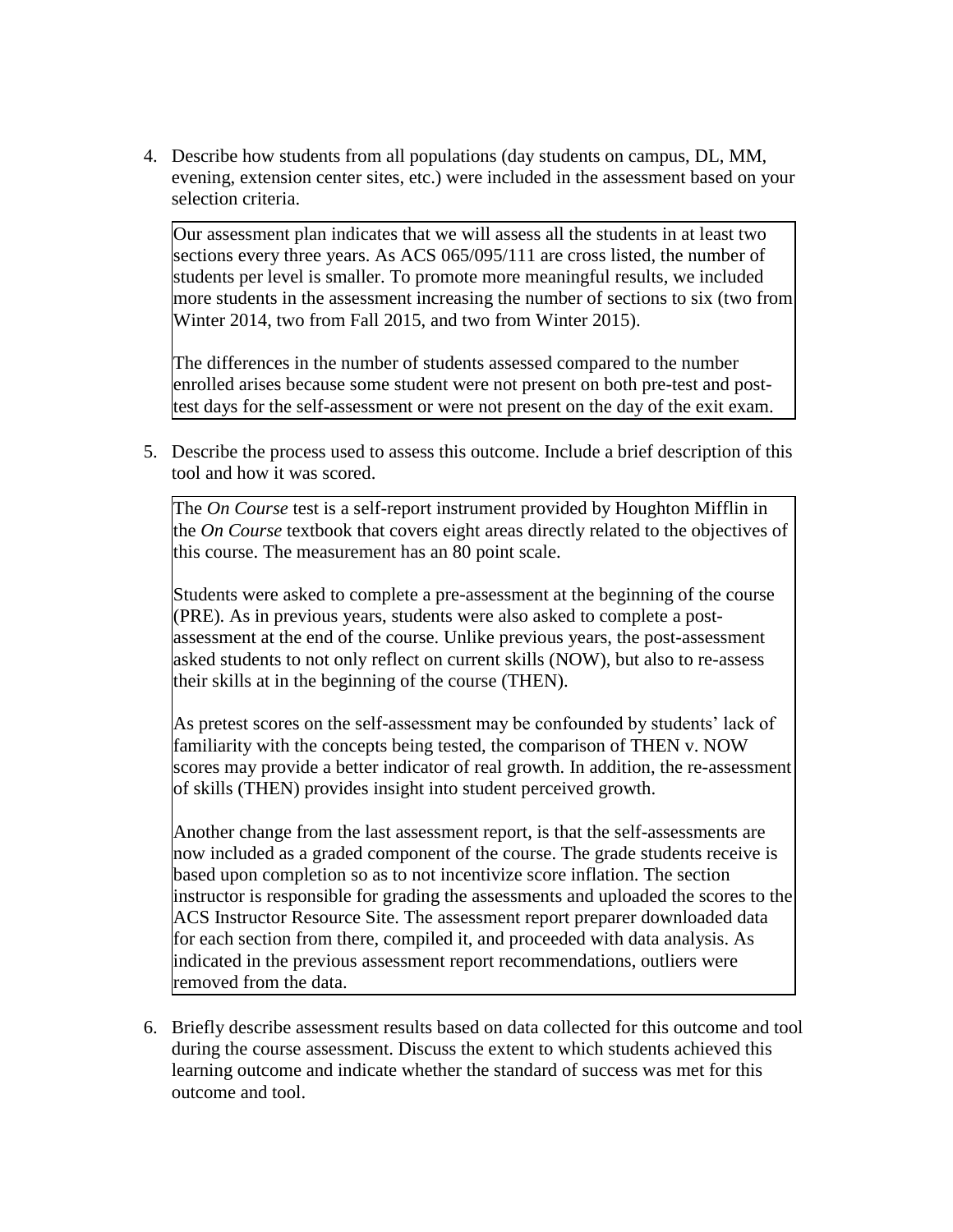Met Standard of Success: Yes

The analysis of the scores for the **On Course PRE and NOW Self-Assessment** revealed:

1) ACS 065 students did not meet the criteria for success (an improvement of 5 points out of 80 on each objective category) for any criteria

2) ACS 095 students only met the criteria for success (an improvement of 5 points out of 80 on each objective category) in 3 objective categories: Accepting Self-Responsibility, Mastering Self-Management, and Gaining Self-Awareness.

3) ACS 111 Students only met the criteria for success (an improvement of 5 points out of 80 on each objective category) in 3 objective categories: Mastering Self-Management, Gaining Self-Awareness, and Emotional Intelligence.

The analysis of the scores for the **On Course THEN and NOW Self-Assessment** revealed:

1) ACS 065 students met the criteria for success (an improvement of 5 points out of 80 on each objective category) for all but two categories: Employing Interdependence and Believing in Myself.

2) ACS 095 students met the criteria for success (an improvement of 5 points out of 80 on each objective category) for all but one category: Employing Interdependence.

3) ACS 111 Students met the criteria for success (an improvement of 5 points out of 80 on each objective category) in every category.

**Using the THEN v. NOW assessments to measure success, the standard of success was met. (See attached files for details.)**

7. Based on your interpretation of the assessment results, describe the areas of strength in student achievement of this learning outcome.

Based on the THEN v. NOW comparison, the threshold for learning outcome achievement is being met with few exceptions. This measurement allows students to reflect on the changes they have seen in themselves AFTER they have learned the 8 *On Course* principles. This provides both an insight into self-perceived growth and reduces the measurement errors caused by assessing students on concepts to which they have not yet been introduced.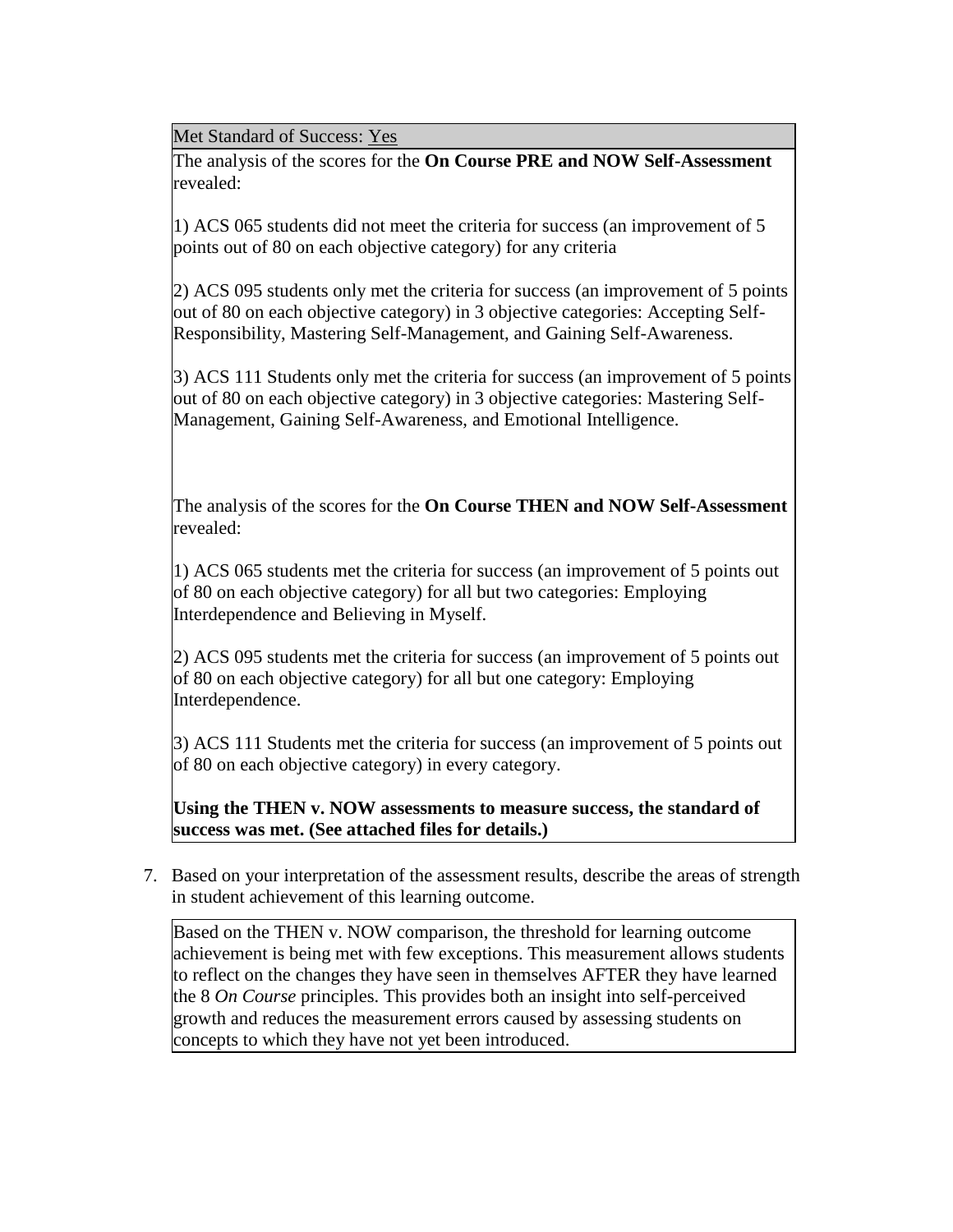8. Based on your analysis of student performance, discuss the areas in which student achievement of this learning outcome could be improved. If student met standard of success, you may wish to identify your plans for continuous improvement.

While students met the standard for success using the THEN v. NOW comparison, the standard of success was not met using the PRE v. NOW assessments. This may be due to the fact that prior to the start of class, students have no awareness about the On Course principles and what behaviors and attitudes are correlated with success. As a result, rather than utilize all three assessments, future sections may rely solely on the NOW V. THEN assessment for course assessment measures.

It is worth mentioning that the math component involved in adding up the scores presents a challenge for some students. Exploration into an online assessment system which automatically calculates scores accurately is underway.

Outcome 2: Identify proven strategies for creating academic and personal success.

- Assessment Plan
	- o Assessment Tool: Departmental Exit Test
	- o Assessment Date: Fall 2012
	- o Course section(s)/other population: One section
	- o Number students to be assessed: All students in one section
	- o How the assessment will be scored: Standard grading rubric
	- o Standard of success to be used for this assessment: 75% of the students assessed will receive 75% or better on the exit test.
	- o Who will score and analyze the data: ACS Full-time Faculty
- 1. Indicate the Semester(s) and year(s) assessment data were collected for this report.

| Fall (indicate years below) below) | Winter (indicate years) | SP/SU (indicate years)<br>below) |
|------------------------------------|-------------------------|----------------------------------|
| 2014                               | 2014, 2015              |                                  |

2. Provide assessment sample size data in the table below.

| # of students enrolled | # of students assessed |
|------------------------|------------------------|
| 48                     |                        |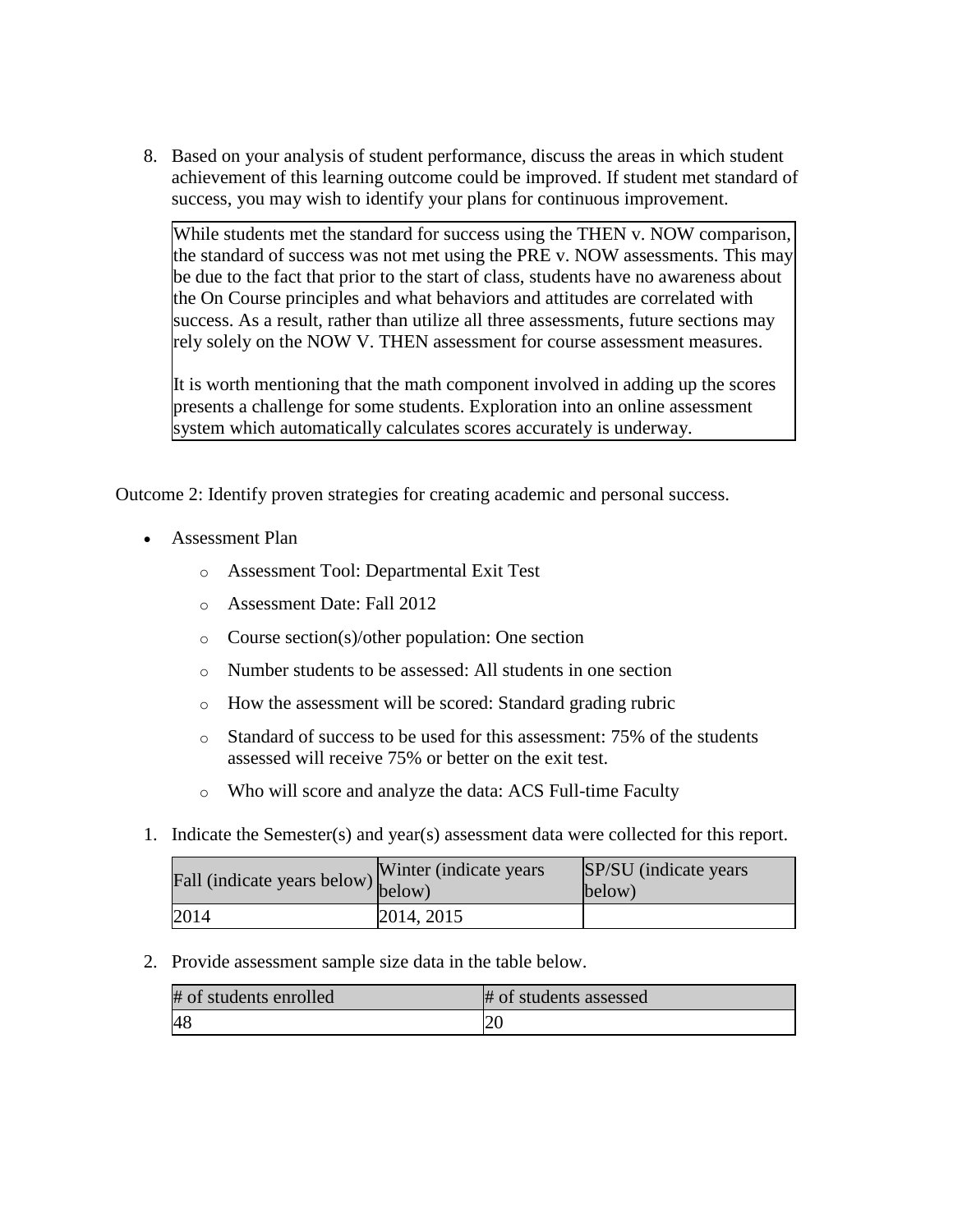3. If the number of students assessed differs from the number of students enrolled, please explain why all enrolled students were not assessed, e.g. absence, withdrawal, or did not complete activity.

Data collected and analyzed for 3 semesters for both tools as follows:

| Data conected and analyzed for 3 semesters for both tools as follows: |  |  |
|-----------------------------------------------------------------------|--|--|
| Total (6 cross-listed sections)                                       |  |  |
| - Winter 2015: Sections 02 & H1                                       |  |  |
| - Fall 2014: Sections 01 & 02                                         |  |  |
| - Winter 2014: Sections 01 & 02                                       |  |  |
|                                                                       |  |  |
| <b>ACS 065</b>                                                        |  |  |
| Total Enrolled: 37<br>$\circ$                                         |  |  |
| Completed Departmental Exit Exam: 20<br>$\circ$                       |  |  |
| Completed on Course Self-Assessment: 20<br>$\circ$                    |  |  |
| <b>ACS 095</b>                                                        |  |  |

- o Total Enrolled: 54
- o Completed Departmental Exit Exam: 37
- o Completed on Course Self-Assessment: 35

# **ACS 111**

- o Total Enrolled: 40
- o Completed Departmental Exit Exam: 30
- o Completed on Course Self-Assessment: 30

For a more detailed breakdown, please see the attached documents.

4. Describe how students from all populations (day students on campus, DL, MM, evening, extension center sites, etc.) were included in the assessment based on your selection criteria.

Our assessment plan indicates that we will assess all the students in at least two sections every three years. As ACS 065/095/111 are cross listed, the number of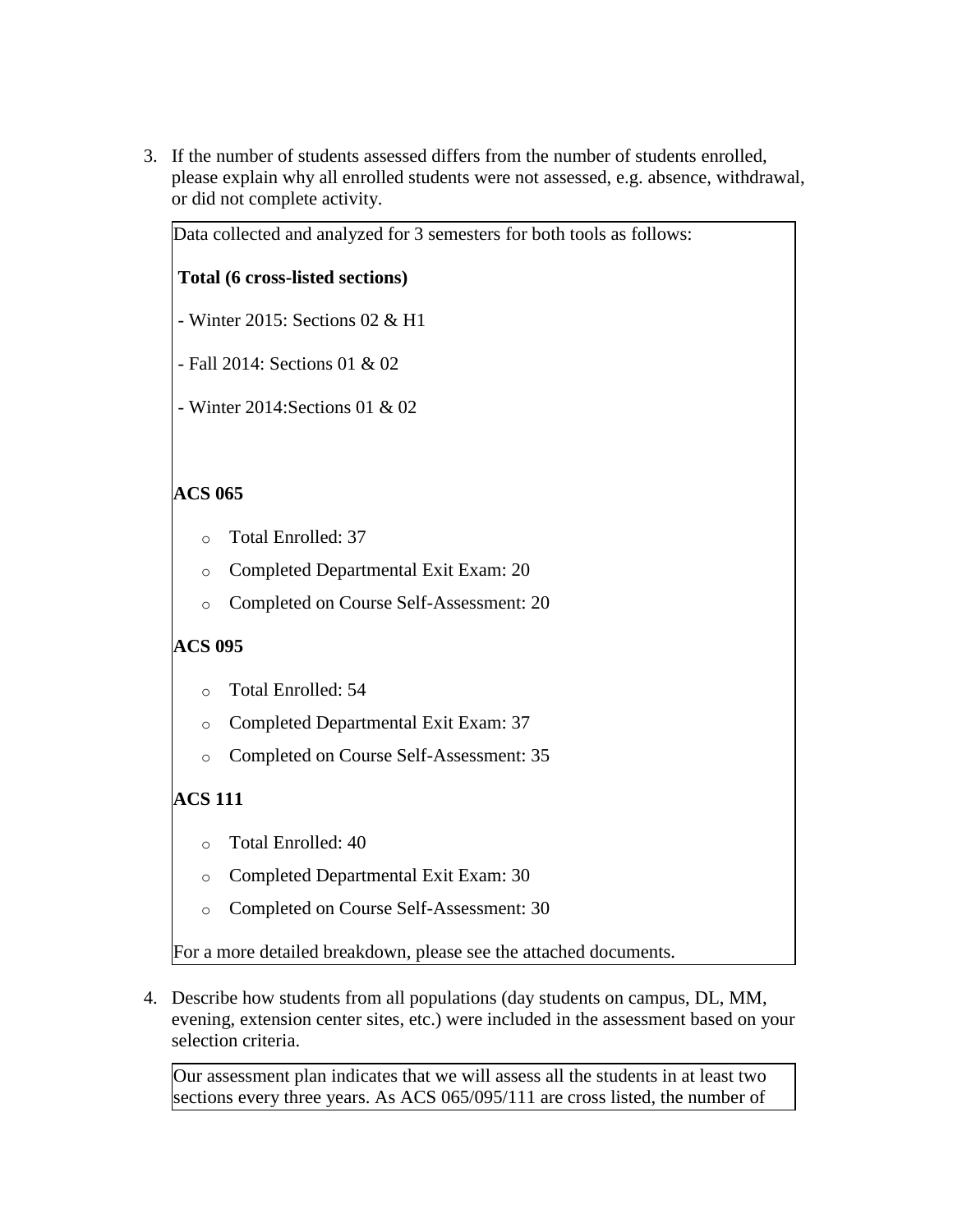students per level is smaller. To promote more meaningful results, we included more students in the assessment, increasing the number of sections to six (two from Winter 2014, two from Fall 2015, and two from Winter 2015).

The differences in the number of students assessed compared to the number enrolled arises because some students were not present on both pre-test and posttest days for the self-assessment or were not present on the day of the exit exam.

5. Describe the process used to assess this outcome. Include a brief description of this tool and how it was scored.

The department exit test presents students with eight different scenarios representing problems related to positive behaviors developed in the course. The positive behavioral strategies assessed are accepting personal responsibility, discovering self-motivation, mastering self-management, employing interdependence, gaining self-awareness, adopting lifelong learning, and believing in myself.

Students must analyze the beliefs, attitudes and behaviors presented in the scenarios that will lead to success, then choose from four possible strategies to solve each problem, and explain why they think their solution is correct using On Course materials as a reference.

Each choice receives a point value of 0 points, 1 point, 3 points, or 5 points (where 5 is the highest possible score per scenario). The maximum score is 40. To meet assessment goals, we want students to score at least 30 out of 40 possible points  $(75\%)$ .

The exit exam is included as a graded component of the course. The section instructor graded the exam and uploaded the grades to the ACS Instructor Resource Site. The assessment report preparer downloaded data for each section from there, compiled it, and proceeded with data analysis.

6. Briefly describe assessment results based on data collected for this outcome and tool during the course assessment. Discuss the extent to which students achieved this learning outcome and indicate whether the standard of success was met for this outcome and tool.

Met Standard of Success: Yes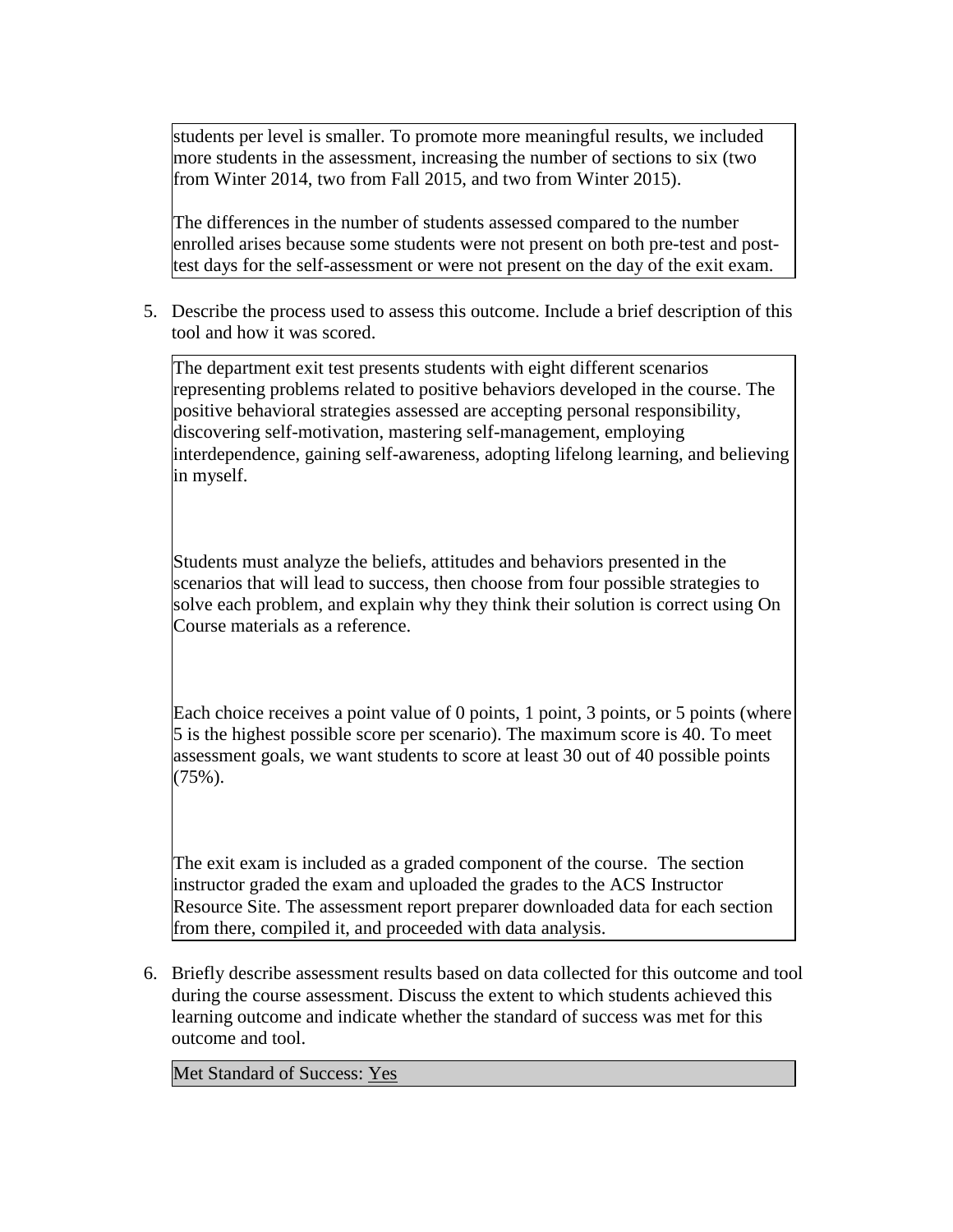The analysis of the scores for the Departmental Exit Exam revealed:

1) 95% of ACS 065 students met the criteria for success (a score of 75% or higher) -Average Score: 36

2) 100% of ACS 095 students met the criteria for success (a score of 75% or higher) -Average Score: 38

3) 97% of ACS 111 students met the criteria for success (a score of 75% or higher) -Average Score: 38

7. Based on your interpretation of the assessment results, describe the areas of strength in student achievement of this learning outcome.

Based on the exit exam scores, the threshold for learning outcome achievement was met and exceeded across sections and levels.

8. Based on your analysis of student performance, discuss the areas in which student achievement of this learning outcome could be improved. If student met standard of success, you may wish to identify your plans for continuous improvement.

To improve the exit exam further, a rubric or guide for assessing the essays that students write would improve grading accuracy and reliability. Once created, rubric or guide training sessions could be provided to ACS 065, ACS 095, and ACS 111 instructors to improve consistency between sections.

### **II. Course Summary and Action Plans Based on Assessment Results**

1. Describe your overall impression of how this course is meeting the needs of students. Did the assessment process bring to light anything about student achievement of learning outcomes that surprised you?

Based on the data, this course appears to be meeting the needs of students that persist to the final assessment. Unfortunately, there are differences in terms of how many students at each level are still participating in the course at the time the final assessments are administered.

- o ACS 065: 54% of enrolled students took the assessments
- o ACS 095: 69% of enrolled students took the assessments
- o ACS 111: 75% of enrolled students took the assessments

If roughly 50% of the students enrolled in ACS 065 are around at the end of the course, perhaps a cross-listed format is not the best fit for this skill level.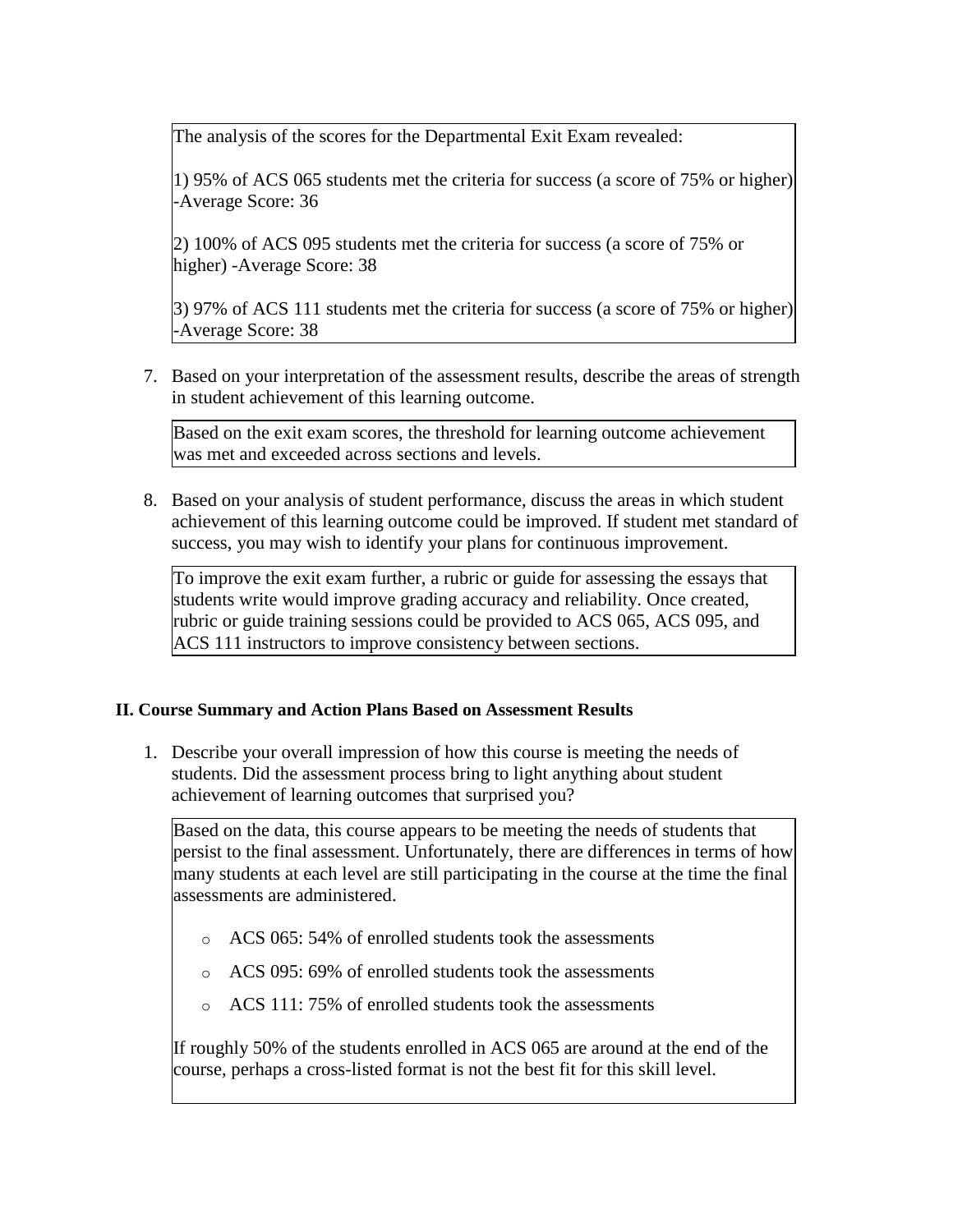This assessment report also brought to light that the NOW v. THEN assessment and the exit exam appear to be satisfactory measures of the learning outcomes for the ACS 111 students. In the Fall 2014 ACS 111 assessment report, the need for a valid, reliable, and less laborious assessment procedure was noted. These measures were used as an alternative assessment procedure for the course. As a result, updates to the ACS 111 syllabus will be made.

2. Describe when and how this information, including the action plan, was or will be shared with Departmental Faculty.

The information brought to light in this assessment report will be shared at the ACS departmental meeting, made available through the ACS Instructor Resource site, and shared with future ACS 065, ACS 095, and ACS 111 instructors.

| <b>Intended Change</b> | Description of the<br>change                                                                                                                                                                                                                                                                                                                                                                      | Rationale                                                                                                                                                                                                                                                                                                                                                                                                                                                                                                                                                                                   | Implementation<br>Date |
|------------------------|---------------------------------------------------------------------------------------------------------------------------------------------------------------------------------------------------------------------------------------------------------------------------------------------------------------------------------------------------------------------------------------------------|---------------------------------------------------------------------------------------------------------------------------------------------------------------------------------------------------------------------------------------------------------------------------------------------------------------------------------------------------------------------------------------------------------------------------------------------------------------------------------------------------------------------------------------------------------------------------------------------|------------------------|
| <b>Assessment Tool</b> | We plan to make the <b>Rationale for</b><br>following updates:<br>Update the<br>$\circ$<br><b>ACS 095</b><br>Syllabus to<br>reflect the<br>use of the<br>NOW v.<br><b>THEN</b><br>assessment<br>tool in place<br>of the Pre v.<br>Post<br>assessment.<br>Update the<br>$\circ$<br>the ACS 111<br>Syllabus to<br>reflect the<br>use of the<br>Exit Exam<br>and NOW v.<br><b>THEN</b><br>assessment | updates to ACS 065<br>and ACS 095: The<br>NOW v. THEN<br>ACS 065 and assessment tool<br>provided better insight<br>into student perceived<br>learning and has more<br>validity as a<br>measurement tool<br>than the Pre. v. Post<br>Test.<br><b>Rationale for</b><br>updates to ACS 111:<br>The use of<br>the departmental exit<br>exam and NOW v.<br><b>THEN</b> assessment as<br>assessment tools is a<br>simple and valid<br>solution to assess the<br>Departmental learning outcomes.<br>Additionally, as this<br>course is cross-listed<br>and all of the students<br>meet in the same | 2015                   |

## Intended Change(s)

3.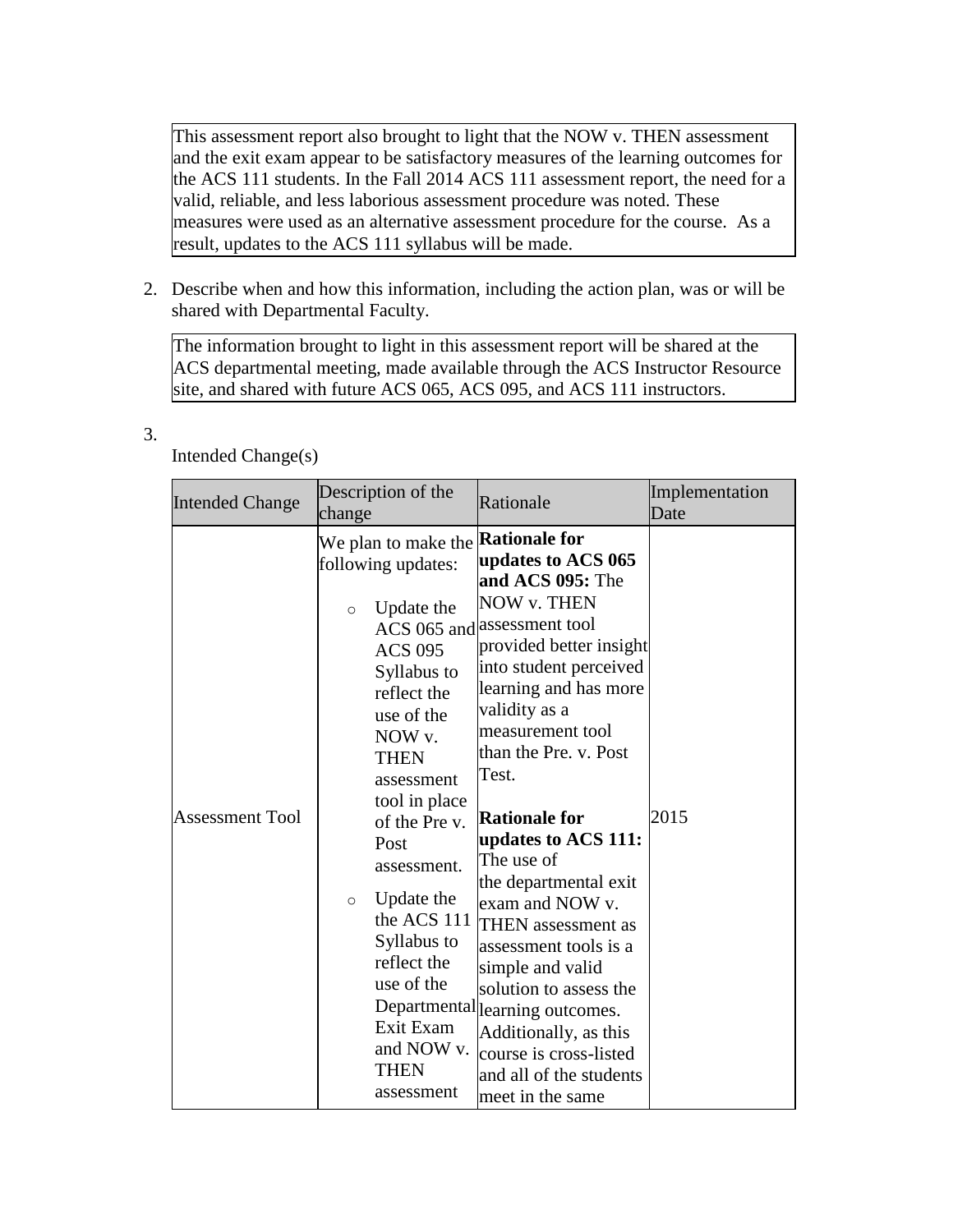|                                 | as<br>assessment<br>tools for<br>Learning<br>Outcomes 1<br>and 2.          | room at the same<br>time, using the same<br>assessment<br>instruments simplifies<br>classroom and<br>instructional<br>procedures.                                                                                                                                                 |      |
|---------------------------------|----------------------------------------------------------------------------|-----------------------------------------------------------------------------------------------------------------------------------------------------------------------------------------------------------------------------------------------------------------------------------|------|
| Other: Cross-<br>Listed ACS 065 | ACS 065 will no<br>longer be cross-<br>listed with ACS 095<br>and ACS 111. | <b>Rationale:</b><br>Approximately<br>$\circ$<br>half of the<br><b>ACS 065</b><br>students<br>enrolled<br>persist to the<br>time of the<br>final<br>assessment. A<br>different class<br>format may be<br>more<br>appropriate to<br>encourage the<br>success of<br>these students. | 2015 |

4. Is there anything that you would like to mention that was not already captured?

In Winter of 2014 ACS 065, ACS 095, and ACS 111 began being offered as crosslisted courses. This decision was the result of the following factors:

- o Confusion over the non-sequential nature of ACS 065, ACS 095, and ACS 111
- o A desire to meet the needs to students despite lower enrollment trends

### **III. Attached Files**

[Exit Exam](documents/Exit%20Exam%20ACS%20065%20095%20111.doc) [Then v. Now Assessment](documents/ACS065095111ThenNowAssessment1.pdf) [PreAssessment](documents/ACS065095111PreAssessment2.pdf) [Exit Exam Key](documents/ACS%20065095111%20Exit%20Exam%20Key2.doc) [Outcome 1 & 2 Supporting Documents](documents/ACS065095111PostAssessmentAnalysisAttached051220155.xlsx)

**Faculty/Preparer:** Jessica Hale **Date:** 05/12/2015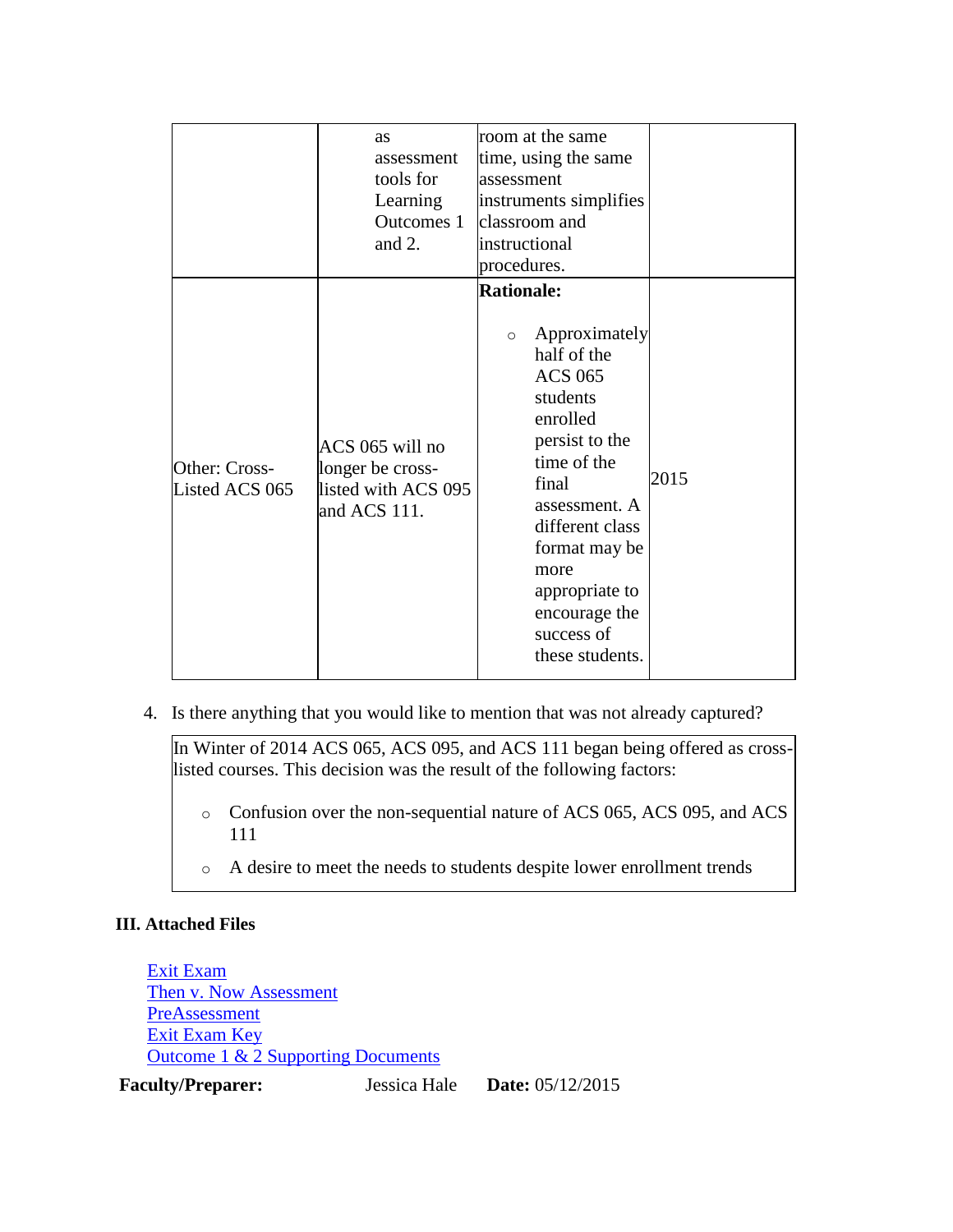| <b>Department Chair:</b>                                           | Denise Crudup Date: 05/20/2015 |                           |
|--------------------------------------------------------------------|--------------------------------|---------------------------|
| <b>Dean:</b>                                                       | Dena Blair                     | <b>Date:</b> $05/21/2015$ |
| <b>Assessment Committee Chair: Michelle Garey Date: 06/15/2015</b> |                                |                           |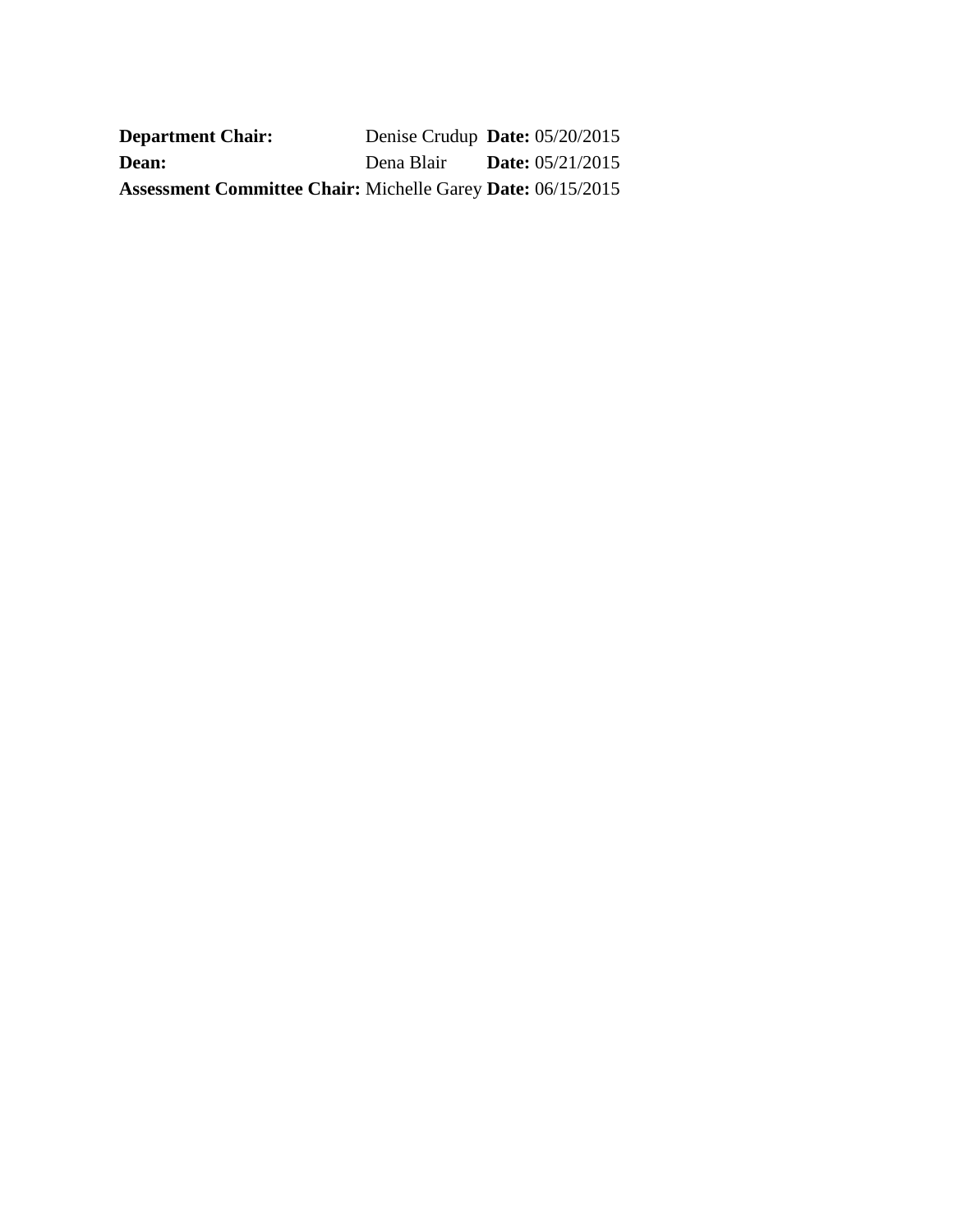#### **Course Assessment Report Washtenaw Community College**

| Discipline                                           | Course Number   | Title                                         |
|------------------------------------------------------|-----------------|-----------------------------------------------|
| Academic Skills                                      | 065             | ACS 065 07/09/2013-Success<br>Skills Workshop |
| Division                                             | Department      | <b>Faculty Preparer</b>                       |
| Humanities, Social and<br><b>Behavioral Sciences</b> | Academic Skills | <b>Bonnie Arnett</b>                          |
| Date of Last Filed Assessment Report                 |                 |                                               |

#### **I. Assessment Results per Student Learning Outcome**

Outcome 1: Identify and improve current strengths as well as areas for academic and personal career growth.

- Assessment Plan
	- o Assessment Tool: The On Course Self-Assessment pre- and post-test in the On Course text.
	- o Assessment Date: Fall 2012
	- o Course section(s)/other population: One section
	- o Number students to be assessed: All students in one section
	- o How the assessment will be scored: On Course self assessment pre- and post-tests are provided by Houghton Mifflin in the On Course text. The assessment measures: personal responsibility, self motivation, self management, interdependence, self awareness, lifelong learning, emotional intelligence, and belief in self.
	- o Standard of success to be used for this assessment: Improvement on average of 5 points on the 80 point scale for each indicator. This level of improvement compares favorably to the average post-test score improvement provided by the publisher.
	- o Who will score and analyze the data: ACS Full-time faculty
- 1. Indicate the Semester(s) and year(s) assessment data were collected for this report.

| Fall (indicate years below) | Winter (indicate years below) SP/SU (indicate years below) |  |
|-----------------------------|------------------------------------------------------------|--|
| 2011                        |                                                            |  |

2. Provide assessment sample size data in the table below.

| # of students enrolled | # of students assessed |
|------------------------|------------------------|
| 38                     |                        |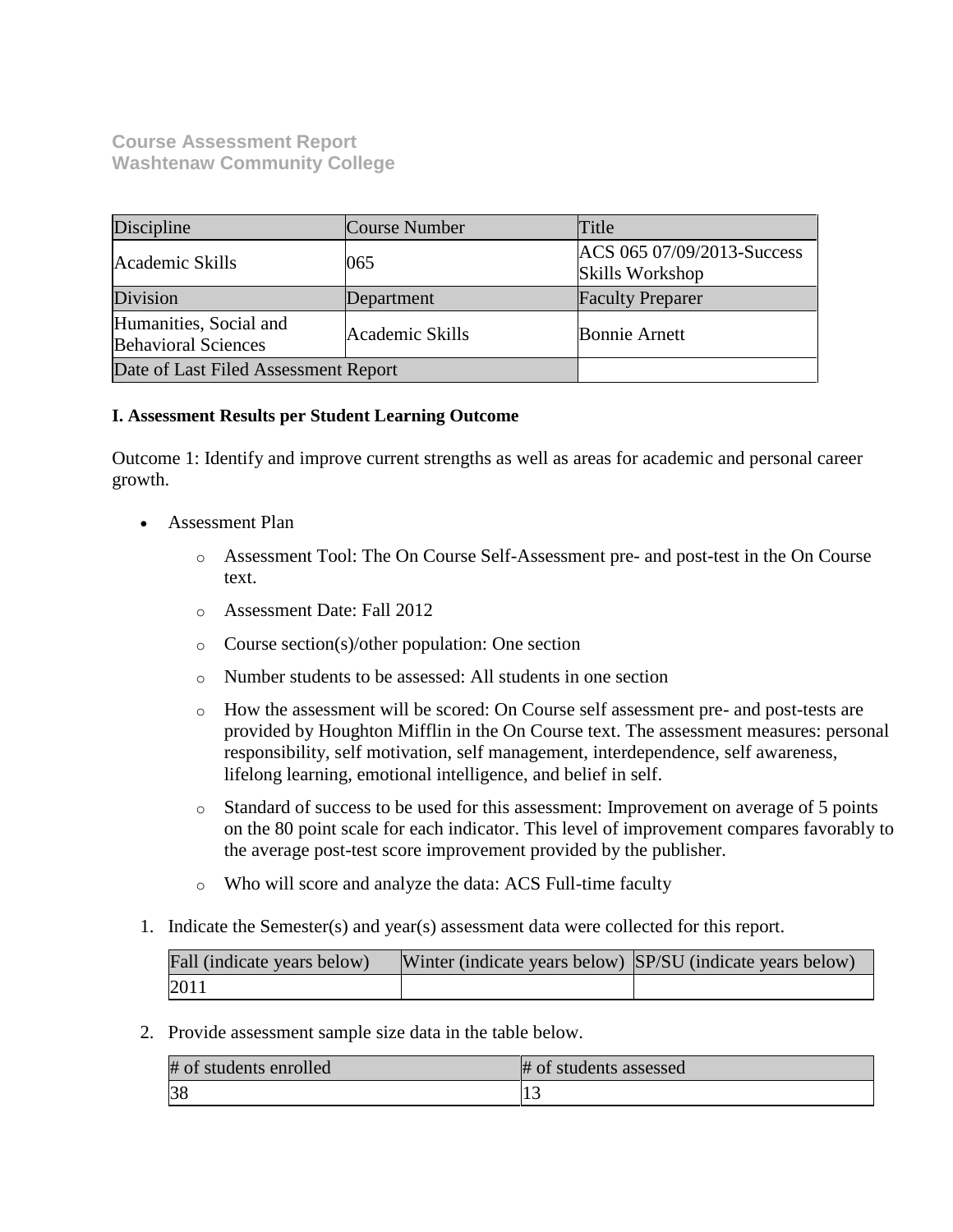3. If the number of students assessed differs from the number of students enrolled, please explain why all enrolled students were not assessed, e.g. absence, withdrawal, or did not complete activity.

Only one section needs to be assessed; 19 enrolled in this section---3 withdrew and 3 with poor attendance that did not take the post-test.

4. Describe how students from all populations (day students on campus, DL, MM, evening, extension center sites, etc.) were included in the assessment based on your selection criteria.

This course is designed to support students through the process of applying successful strategies not only to their academics but to life. The student population is typically diverse in terms of age, ethnicity and gender. Students at this level have few choices for courses, so all are taking basic academic classes.

5. Describe the process used to assess this outcome. Include a brief description of this tool and how it was scored.

*On Course* self assessment pre- and post-tests are provided by Houghton Mifflin in the *On Course* text. The assessment measures personal responsibility, self motivation, self management, interdependence, self awareness, lifelong learning, emotional intelligence, and belief in self. Students answer 64 questions which are ranked on a scale of 0-10, totally false to totally true. Scores are transfered to a scoring sheet with interpreting score of 0-39 as seldom, 40-63 as sometimes, and 64-80 as usually keep you on course. Tabulated results indicate strengths/weaknesses and areas of improvement in respect to the post-test.

6. Briefly describe assessment results based on data collected for this outcome and tool during the course assessment. Discuss the extent to which students achieved this learning outcome and indicate whether the standard of success was met for this outcome and tool.

#### Met Standard of Success: Yes

Results indicated an average of 6.1 points gained for each of the 8 principles of *On Course*.

Accepting Personal Responsibility: PRE average: 54 POST average: 61 Discovering Self Motivation: PRE average: 56 POST average: 72 Mastering Self Management: PRE average: 53 POST average: 55 Employing Interdependence: PRE average: 42 POST average: 42 Gaining Self Awareness: PRE average: 50 POST average: 54 Adopting Life Long Learning: PRE average: 46 POST average: 56 Develop Emotional Intelligence: PRE average: 48 POST average: 52 Believing in Myself: PRE average: 49 POST average: 55

The standard of an average of 5 points gained per principle was met. The data indicates a possible change of material/more time on two specific principles---Mastering Self Management and Employing Interdependence. The standard can be met with an adjustment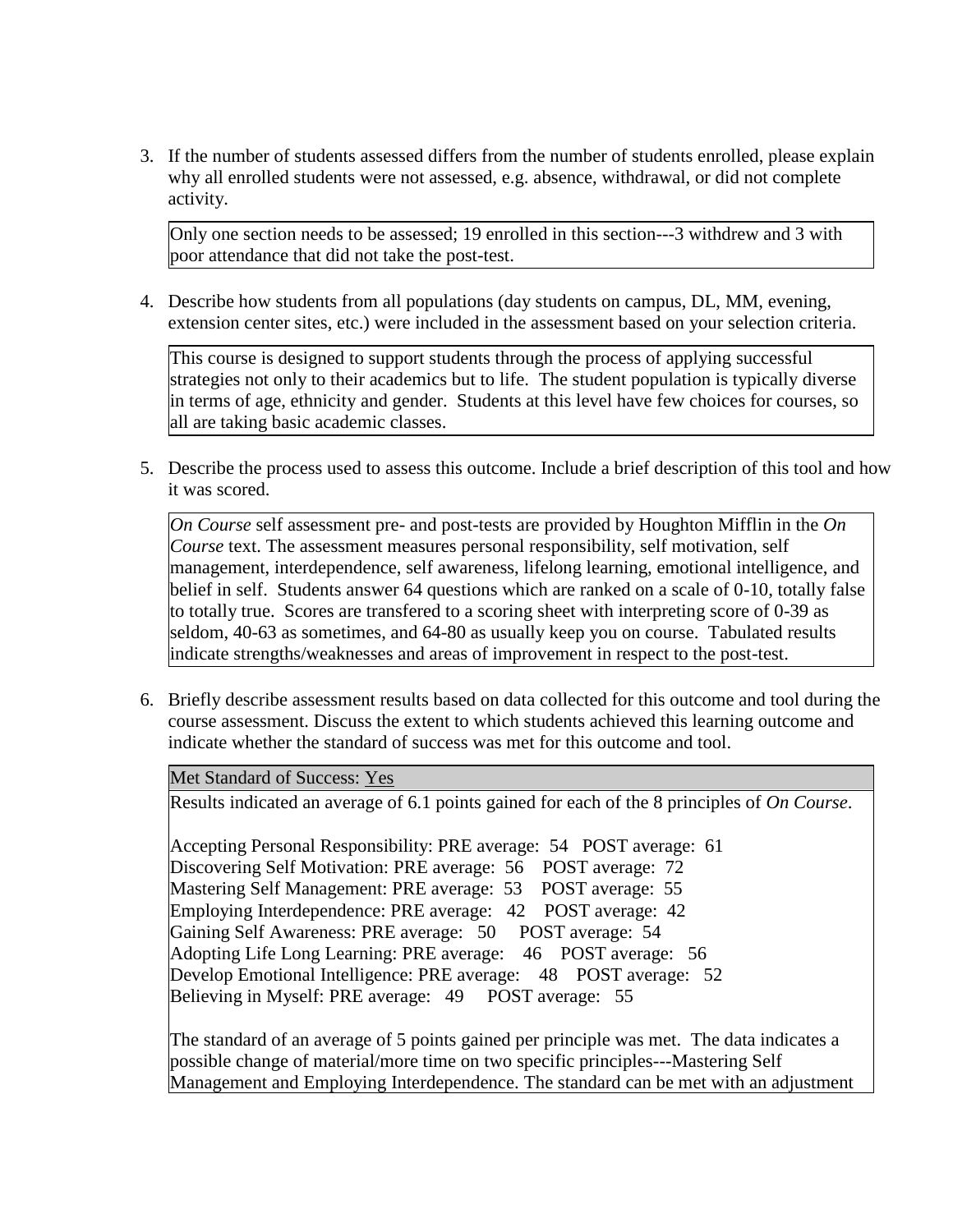of curriculum delivery.

7. Based on your interpretation of the assessment results, describe the areas of strength in student achievement of this learning outcome.

This course focuses on the 8 principles of *On Course*, therefore the data will indicate where a particular class' strengths and weaknesses lie. The strengths of this class were not only dependent on material but active engagement of student learning and discussion. The strengths for this class were: Accepting Personal Responsibility--7 point gain, Discovering Self Motivation--16 point gain, Adopting Life Long Learning--10 point gain and Believing in Myself--6 point gain.

8. Based on your analysis of student performance, discuss the areas in which student achievement of this learning outcome could be improved. If student met standard of success, you may wish to identify your plans for continuous improvement.

Four principles for this class were below the standard of a 5 point gain; Mastering Self Management--2 point gain, Employing Interdependence--0 point gain, Gaining Self Awareness--4 point gain and Developing Emotional Intelligence--4 point gain. Of these only two are of concern. The material used for the two principles that were low, Mastering Self Management and Employing Interdependence, will need to be reviewed to determine if there is adequate opportunity for students to apply the strategies over an effective amount of time. The other two areas were close to meeting the standard and further improvement of material would be suggested.

Outcome 2: Identify proven strategies for creating academic and personal success.

- Assessment Plan
	- o Assessment Tool: Departmental Exit Test
	- o Assessment Date: Fall 2012
	- o Course section(s)/other population: One section
	- o Number students to be assessed: All students in one section
	- o How the assessment will be scored: Standard grading rubric
	- o Standard of success to be used for this assessment: 75% of the students assessed will receive 75% or better on the exit test.
	- o Who will score and analyze the data: ACS Full-time Faculty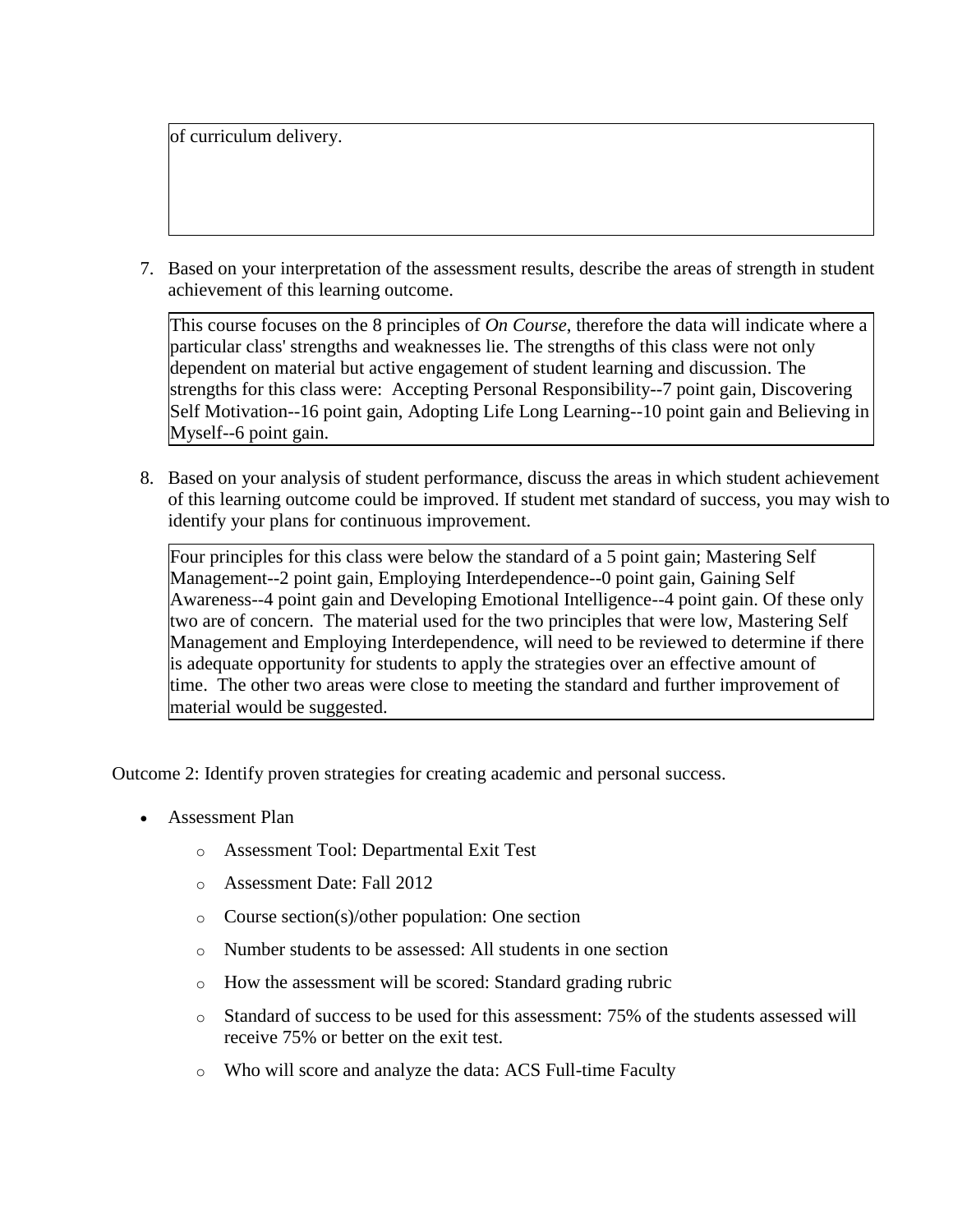1. Indicate the Semester(s) and year(s) assessment data were collected for this report.

| Fall (indicate years below) | Winter (indicate years below) SP/SU (indicate years below) |  |
|-----------------------------|------------------------------------------------------------|--|
| 2011                        |                                                            |  |

2. Provide assessment sample size data in the table below.

| # of students enrolled | # of students assessed |
|------------------------|------------------------|
|                        |                        |

3. If the number of students assessed differs from the number of students enrolled, please explain why all enrolled students were not assessed, e.g. absence, withdrawal, or did not complete activity.

Only one section needs to be assessed; 19 enrolled in this section---3 withdrew and 3 with poor attendance that did not take the post-test.

4. Describe how students from all populations (day students on campus, DL, MM, evening, extension center sites, etc.) were included in the assessment based on your selection criteria.

This course is designed to support students through the process of applying successful strategies not only to their academics but to life. The student population is typically diverse in terms of age, ethnicity and gender. Students at this level have few choices for courses, so all are taking basic academic classes.

5. Describe the process used to assess this outcome. Include a brief description of this tool and how it was scored.

The department exit exam consists of 8 scenarios, one for each of the 8 *On Course* principles. Each scenario has a multiple choice possible solution to the situation as well as a reflective answer based on the principle. Each scenario is worth 5 points for a total of 40 points. A standard answer key was used as a guide to ensure consistency.

6. Briefly describe assessment results based on data collected for this outcome and tool during the course assessment. Discuss the extent to which students achieved this learning outcome and indicate whether the standard of success was met for this outcome and tool.

Met Standard of Success: Yes

The average percentage of the 13 students was 88%; 92% of these students had a score over 75%.

7. Based on your interpretation of the assessment results, describe the areas of strength in student achievement of this learning outcome.

The department exit test effectively assesses the ability of students to apply their knowledge of the *On Course* principles to scenarios that reflect possible real life decisions.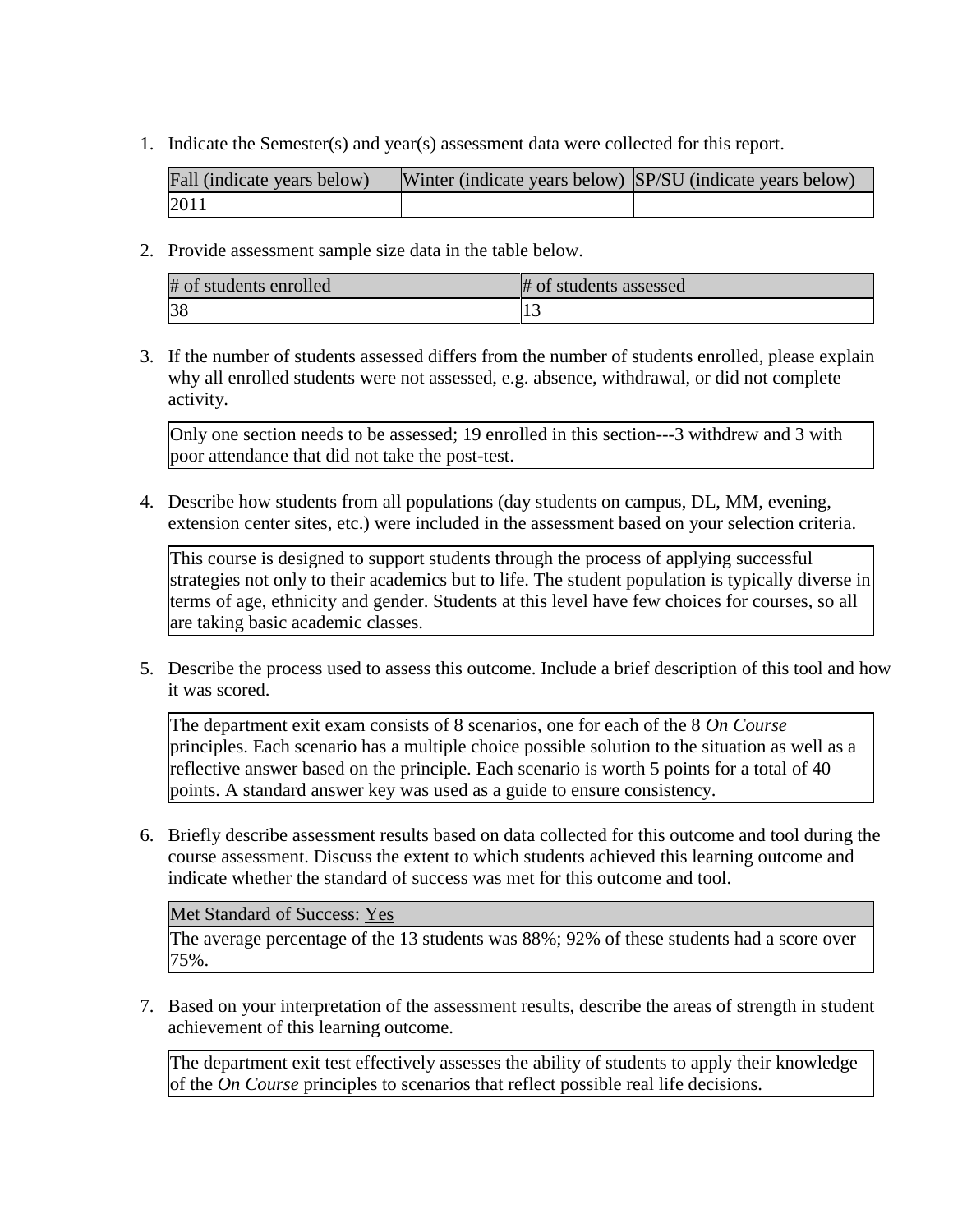8. Based on your analysis of student performance, discuss the areas in which student achievement of this learning outcome could be improved. If student met standard of success, you may wish to identify your plans for continuous improvement.

92% of the students had the ability to satisfactorily reflect and analyze the life problems based on the *On Course* principles. As a department, we will continue to analyze the data from all the *On Course* classes and continue to improve on the effectiveness of the course.

#### **II. Course Summary and Action Plans Based on Assessment Results**

1. Describe your overall impression of how this course is meeting the needs of students. Did the assessment process bring to light anything about student achievement of learning outcomes that surprised you?

This course effectively supports students as they explore skills and habits that lead to improvement in academic and personal success. Class activities, journals, and discussion give students the opportunity to reflect and take responsibility for their education. The pre/post *On Course* assessments highlighted the growth students have internalized throughout the semester; the journals students are required to complete are an integral component that supports them in their overall ability to accept responsibility and change their thinking in order to be the successful student they envision.

2. Describe when and how this information, including the action plan, was or will be shared with Departmental Faculty.

Information for all the *On Course* assessments--ACS 065, ACS 095 and ACS 111--will be analyzed by full-time ACS faculty for trends and patterns at a monthly department meeting.

3.

Intended Change(s)

| <b>Intended Change</b> | Description of the<br>change | Rationale | Implementation Date |
|------------------------|------------------------------|-----------|---------------------|
| No changes intended.   |                              |           |                     |

4. Is there anything that you would like to mention that was not already captured?

### **III. Attached Files**

[ACS Dept. Post Test](documents/Faculty-made%20assessment%20Student%20Form%20ACS%20065%20and%20%20095%20(3)1.doc) [ACS Dept. Post Test answer key](documents/Faculty-made%20assessment_Answer_Key_Student_Form%20ACS%20065_095%20(3)1.doc) [ACS On Course Pre/Post test](documents/On%20Course%20Self-Assessment.pdf) [ACS Pre/Post Test DATA and Dept. Exit Exam DATA](documents/ACS%20065%20Assessment%20Scores%20Fall%202011%202013%20SPRING%20REPORT2.docx)